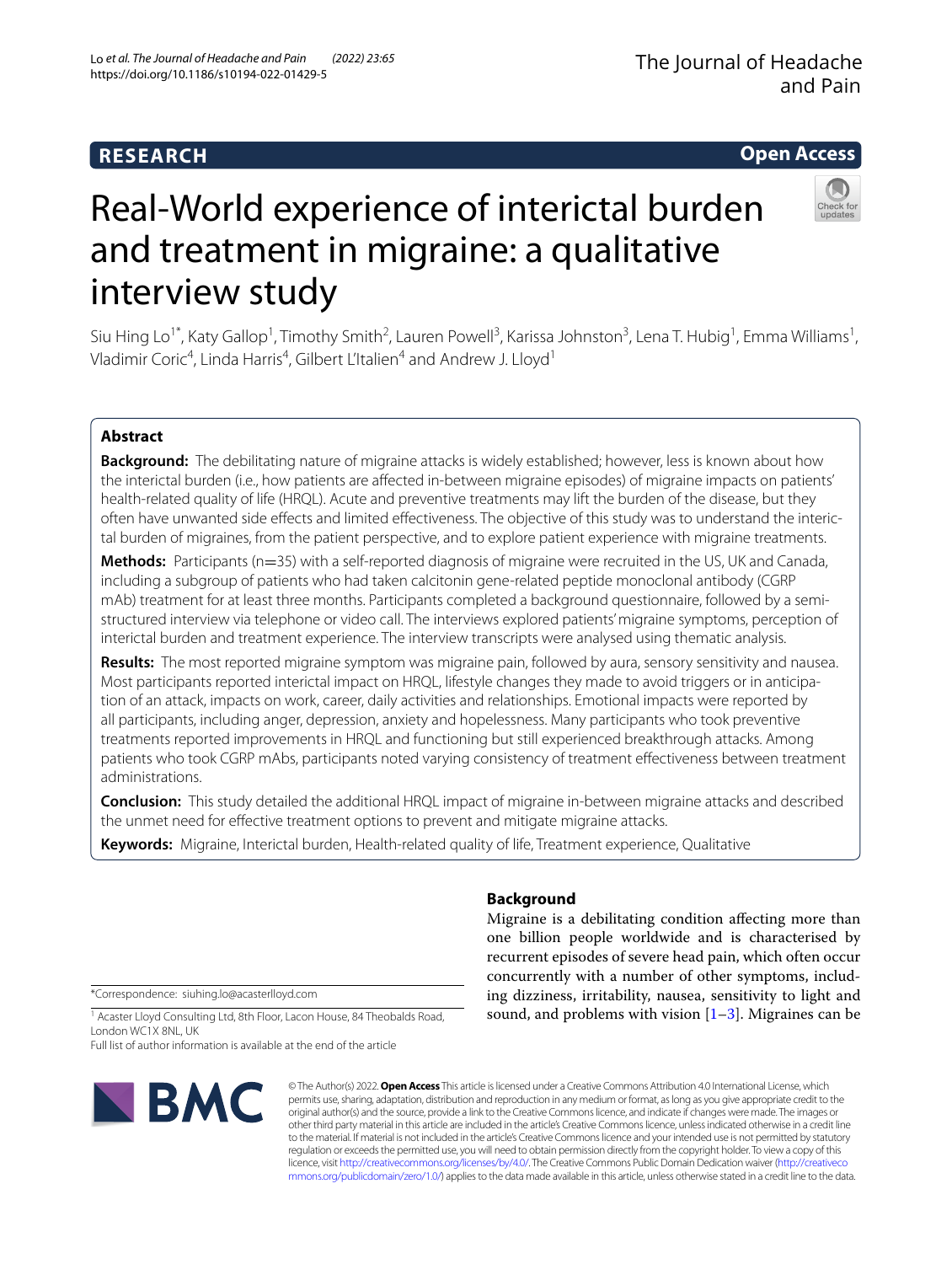understood as a disease continuum, where the frequency, duration and severity may change over time.

Many treatments are available for those living with migraines. Acute migraine medication, including triptans, paracetamol and nonsteroidal anti-infammatory drugs (NSAIDS), have been shown to reduce the symptoms and disease burden of migraines, but they do not prevent migraines from happening [[4\]](#page-8-2). Antiepileptics, antidepressants and betablockers are used to reduce the frequency and severity of migraines, but some patients experience side efects and limited efectiveness [[5\]](#page-8-3). Many patients report not being not satisfed with these older conventional treatments, and adherence can be poor [[4,](#page-8-2) [5](#page-8-3)]. More recently, four calcitonin gene-related peptide monoclonal antibody (CGRP mAb) treatments have been approved for the prevention of chronic and episodic migraine  $[6-9]$  $[6-9]$  $[6-9]$ . These treatments inhibit the vascular CGRP receptors that are suspected to be the cause of migraine pain. Even with these treatments, many patients continue to need acute medications and some people have reported a waning of treatment effect [\[10](#page-9-1), [11\]](#page-9-2). Most recently, a new oral CGRP receptor antagonist rimegepant has also been approved by the US Food and Drug Administration as both an acute and preventive treatment [[12](#page-9-3)].

Research has demonstrated how migraines can cause substantial functional impairments and reduce patients' health-related quality of life (HRQL) [\[13](#page-9-4)[–16\]](#page-9-5). Migraine symptoms and its phases  $[17–19]$  $[17–19]$  $[17–19]$ , as well as the impact of migraines on patients' physical and cognitive ability, psychosocial and emotional well-being [[15](#page-9-8), [16,](#page-9-5) [18–](#page-9-9)[22\]](#page-9-10) have been extensively documented. However, in contrast to the substantial body of evidence regarding the specifc impact of migraine attacks, relatively little is known about the interictal burden, or burden of disease between migraine episodes [[15\]](#page-9-8). One study reported that interictal burden in migraine is common and both anxiety and avoidance (lifestyle compromise) can be interictal issues [[23\]](#page-9-11). In this study, lost productive time was also associated with higher odds of interictal anxiety and avoidance. Another study aiming to synthesise the existing literature on the relationship between headache-attributed disability and lost productivity failed to identify studies exploring this relationship highlighting the dearth of research in this area [[24](#page-9-12)]. Further, evidence suggests that interictal burden in migraine is a distinct efect of the disease that is not fully captured by other constructs such as depression and anxiety [[25](#page-9-13)].

The present study aimed to gain a deeper understanding of the interictal burden of migraines, as well as explore patient experiences with acute and preventive migraine treatment. Qualitative interview methods were used to explore these issues with migraine patients in the United States (US), Canada and the United Kingdom (UK). The main focus of the interviews was to explore patient experiences of interictal burden of migraine. The experience of acute and preventive treatments was explored as a secondary study aim.

## **Methods**

#### **Sample**

Eligible participants were adults with a self-reported diagnosis of migraine, who had not been treated with rimegepant, and were residents of the US, Canada or UK. The sample was designed to include a subgroup of participants who had experience of CGRP mAb therapy for a minimum duration of three months. The inclusion criteria for this subgroup were based on the clinical beneft needing to be assessed after at least three months of treatment for those receiving monthly administration of a CGRP mAb [[26\]](#page-9-14). Participants were recruited by a specialist healthcare recruitment agency who identifed potential participants through commercial database(s), social media, patient associations and physicians. Potential participants were provided with information about the study and if interested, completed a brief screener questionnaire to determine their eligibility (Additional fle [1](#page-8-5)).

#### **Procedures**

All participants provided informed consent and were asked to complete a brief background questionnaire including socio-demographics, current and past migraine treatment and details about their migraines. Each interview was tailored to the patient's clinical and treatment history using the information provided in the questionnaire.

All interviews were conducted using a semi-structured interview guide by experienced qualitative interviewers. The interview guide was informed by a literature review of studies of migraine patients and included pre-dominantly open-ended questions with probes to elicit further details not spontaneously covered in the patient's response (Additional file [2](#page-8-6)). The first part of the interview aimed to examine patients' migraine symptoms and the impact on their daily life, emotional and social wellbeing. The interview then explored patients' perceptions and awareness of any interictal burden of migraine (i.e., how patients are afected in-between migraine episodes). The last section of the interview focused on patients' experiences and satisfaction with any treatments they had taken. For the subgroup of patients treated with CGRP mAbs, the interview also explored their experiences with waning of treatment efect.

Interviews were conducted via an online teleconference or video call and lasted between 30 – 80 minutes, with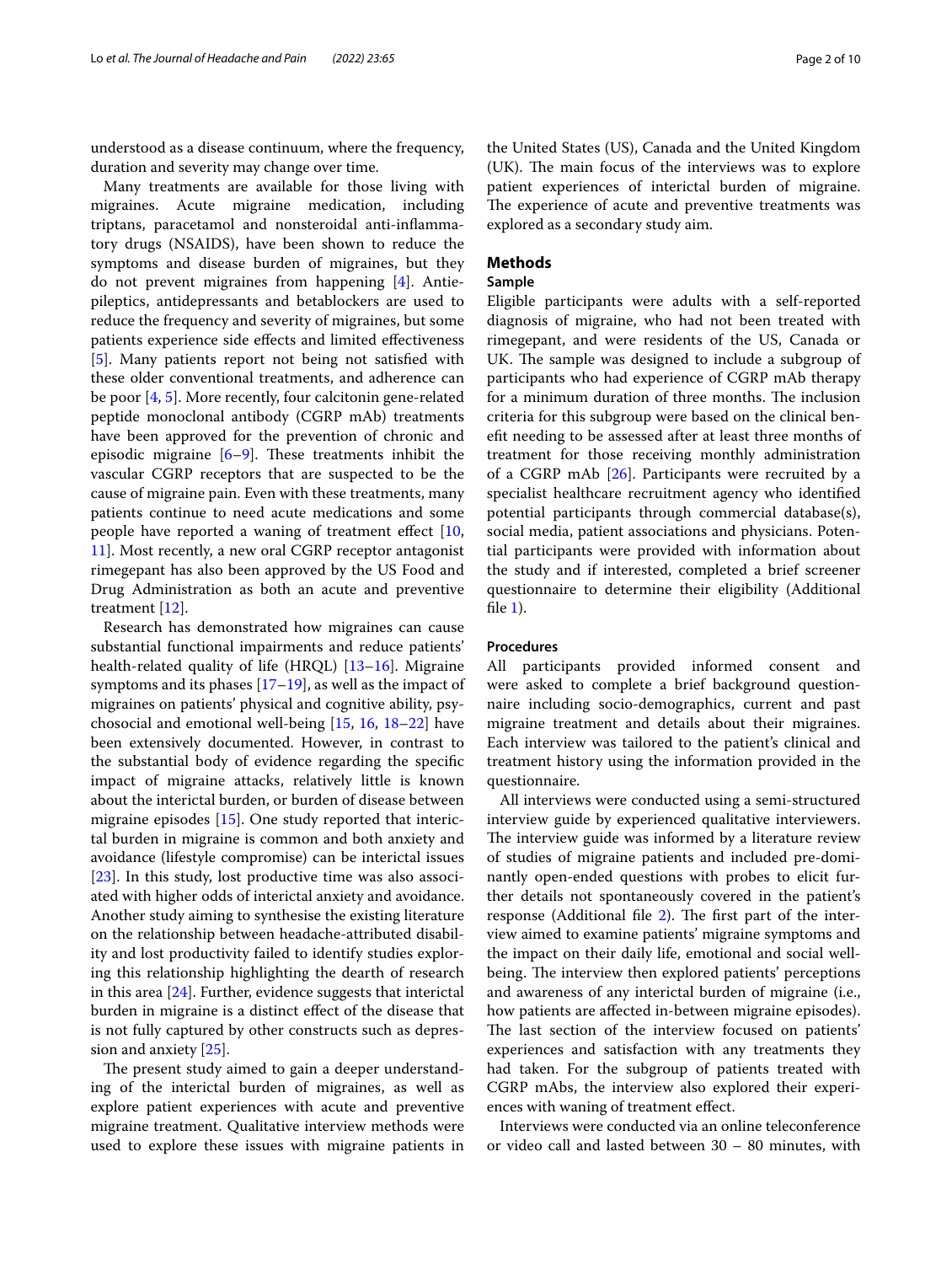most lasting around 60 minutes. Participants received a study remuneration of \$100 US/\$125 Canada/£75 UK for their participation in the study. All interviews were audio-recorded and professionally transcribed verbatim and reviewed by the qualitative analyst for quality assurance.

#### **Analysis**

The interview transcripts were analysed using thematic analysis. Thematic analysis is a qualitative method for identifying, analysing and reporting themes  $[27]$  $[27]$  $[27]$ . The analysis followed the procedures outlined by Braun and Clarke [\[27\]](#page-9-15), including familiarisation, generation of codes, searching for themes, reviewing themes, defning the themes and reporting. The analysis aimed to identify concepts relating to the burden and impact of migraines, focusing on the interictal burden and participants' acute and preventive treatment experience. Based on this, the concepts identifed were grouped into themes. A coding framework was developed iteratively throughout the analysis. An initial coding framework was developed based on the interview questions and topics. Codes were then revised as the researchers read the transcripts, with new codes added as needed. Concept saturation was monitored during the analysis using a data saturation grid to ensure that all relevant concepts had been fully represented and followed the methodology suggested by Leidy and Vernon [[28](#page-9-16)] to establish and document saturation. The saturation grid documents the number of individuals that identify a certain concept or category.

Data analysis was conducted using MAXQDA [\[29](#page-9-17)], a software tool that assists with organising qualitative data. Two team members independently coded a selection of interview transcripts initially. A third team member coded the same transcripts and a post-coding comparison and reconciliation occurred; all codes were compared, discussed, and reconciled whenever diferences occur. When agreement between the coders was sufficient, two coders coded the remaining transcripts. The constant comparative method, an iterative coding approach moving between consecutive transcripts and new codes that emerged, was followed.

## **Results**

## **Study sample**

In total, 36 participants were screened and 35 participants completed an interview. Participant P002 withdrew from the study after screening as they no longer wished to take part. Participants were on average 40 years old, and the majority (91%) were female Table [1.](#page-2-0) Approximately half were employed full- or part-time and twothirds had at least degree level education (69%).

<span id="page-2-0"></span>**Table 1** Study sample socio-demographic characteristics (*n*=35)

| Sample characteristic                 | <b>Statistic</b> |  |
|---------------------------------------|------------------|--|
| Age                                   |                  |  |
| Mean (SD)                             | 40.0 (14.10)     |  |
| Gender n (%)                          |                  |  |
| Female                                | 32 (91%)         |  |
| Employment status n (%)               |                  |  |
| Employed full time                    | 15 (43%)         |  |
| Employed part time                    | 3(9%)            |  |
| Retired                               | 2(6%)            |  |
| Unemployed                            | 4 (11%)          |  |
| Unable to work due to health problems | 4 (11%)          |  |
| Student                               | 4 (11%)          |  |
| Homemaker                             | 1(3%)            |  |
| Other                                 | 2(6%)            |  |
| Education n (%)                       |                  |  |
| Primary education                     | 3(9%)            |  |
| Secondary education                   | 8 (23%)          |  |
| Degree level or higher                | 24 (69%)         |  |

A summary of the clinical data Table [2](#page-3-0) showed that participants had an average of 12 migraine days per month in the last three months. The average age at diagnosis was 27 years, and over one-third of participants (37%) self-reported a diagnosis of chronic migraine. Half (51%) self-reported anxiety and one-third (34%) selfreported depression as comorbid conditions. Past and current treatments used by participants are summarised also. The high number of migraine days experienced indicates that these patients were not efectively treated. Also of interest is that these patients had clearly received many diferent treatments in the past to prevent their migraines, suggesting many of these treatments were inefective or intolerable.

## **Qualitative results**

The saturation tables (Additional file  $3$ ) showed that no new codes were added in the fnal 13 interviews, indicating that concept saturation was reached. The following sections will summarise the fndings relating to participants' experience with migraine and the impact of migraines on their HRQL, focusing on the interictal burden of migraines and how participants compare themselves to others without migraine and participants' experience of treatment.

## *Migraine symptoms*

Participants were asked about the symptoms they experienced during or immediately after migraine episodes. Some common symptoms (pain, nausea, light/sound sensitivity, blurred/afected vision) were often probed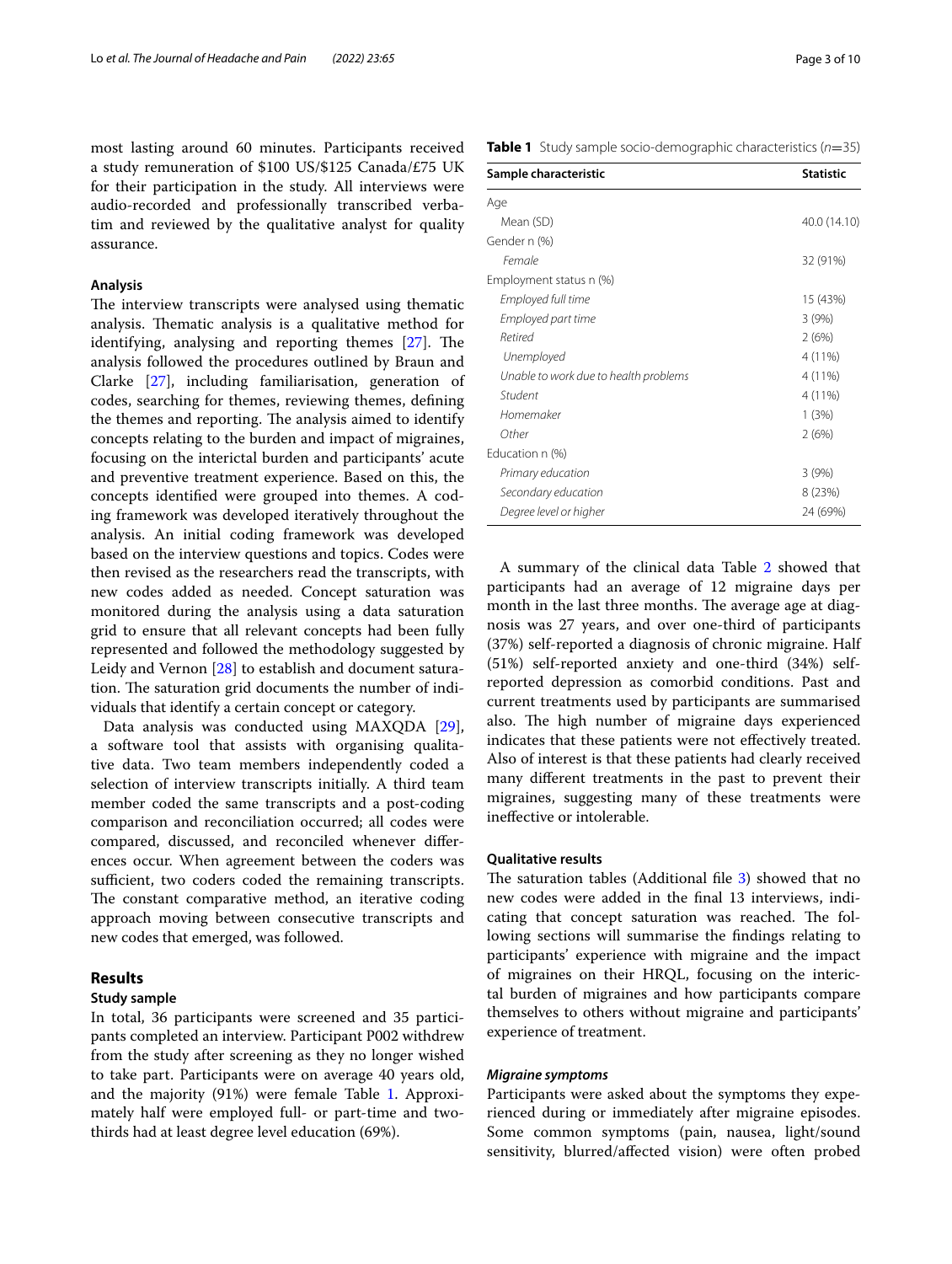## <span id="page-3-0"></span>**Table 2** Study sample clinical characteristics (*n*=35)

| Sample characteristic                                 | <b>Statistic</b>                     |                       |
|-------------------------------------------------------|--------------------------------------|-----------------------|
| Migraine days per month (last three months) Mean (SD) | 12.1(8.0)                            |                       |
| Age at diagnosis Mean (SD)                            | 26.5 (14.0)                          |                       |
| Type of migraine N (%)                                |                                      |                       |
| Chronic migraine                                      | 13 (37%)                             |                       |
| Migraine with aura <sup>a</sup>                       | 9(26%)                               |                       |
| Other migraine subtype b                              | 8 (23%)                              |                       |
| Don't know                                            | 9(26%)                               |                       |
| Other long-term conditions                            |                                      |                       |
| Anxiety                                               | 18 (51%)                             |                       |
| Bipolar disorder                                      | 1(3%)                                |                       |
| Depression                                            | 12 (34%)                             |                       |
| <b>Diabetes</b>                                       | 2(6%)                                |                       |
| Fibromyalgia                                          | 4 (11%)                              |                       |
| Hypertension                                          | 3 (9%)                               |                       |
| Post-traumatic stress disorder                        | 2(6%)                                |                       |
| Respiratory condition                                 | 4 (11%)                              |                       |
| Other                                                 | 6 (17%)                              |                       |
| None                                                  | 11 (31%)                             |                       |
| <b>Acute Treatments</b>                               |                                      |                       |
| Drug Type                                             | <b>Current/Most Recent Treatment</b> | (All) Past Treatments |
| Pain relievers                                        | 15 (43%)                             | 14 (40%)              |
| Triptans                                              | 18 (51%)                             | 14 (40%)              |
| Anti-nausea drugs                                     | 1(3%)                                | 1(3%)                 |
| Other                                                 | 4 (11%)                              | 3(9%)                 |
| Preventive Treatments                                 |                                      |                       |
| Drug Type                                             | <b>Current/Most Recent Treatment</b> | (All) Past Treatments |
| Anti-epileptics                                       | 8 (23%)                              | 14 (40%)              |
| Anti-depressants                                      | 2(6%)                                | 14 (40%)              |
| Beta-blockers                                         | 2(6%)                                | 13 (37%)              |
| Neurotoxins (Botox)                                   | 4 (11%)                              | 6 (17%)               |
| Calcium channel blockers                              |                                      | 1(3%)                 |
| Angiotensin receptor blockers                         |                                      | 3 (9%)                |
| CGRP mAbs                                             | 7 (20%) <sup>a</sup>                 | 8 (23%) b             |
| Other                                                 | 3(9%)                                | 1(3%)                 |

<sup>a</sup> Includes classic migraine

b Includes migraine without aura, intractable migraine (with or without status migrainous), ocular migraine, hemiplegic migraine, vestibular migraine and (hyper) tension migraine

by interviewers if not reported spontaneously, however due to the semi-structured approach used, not all participants were asked all probe questions. The most commonly reported symptoms (prompted or unprompted) included pain, aura, afected vision, light or sound sensitivity, as well as nausea and dizziness Table [3.](#page-4-0)

Migraine pain was a signifcant focus for all participants, with participants describing the intensity and location of the pain experienced. In addition to pain, a number of participants experienced aura with their migraines, manifesting predominantly for participants as seeing zigzag lines, fashing lights or black spots in their vision. Further, many participants, including those who experience aura and those who do not, also reported blurred vision or even loss of sight as a result of their migraines. Participants reported heightened sensitivity to light and sound, and many talked about avoiding exposure to any light or sound during a migraine. A few participants also reported heightened sensitivity to certain smells during a migraine, such as cigarette smoke and strong perfume. Many participants experienced nausea during a migraine which could lead to dizziness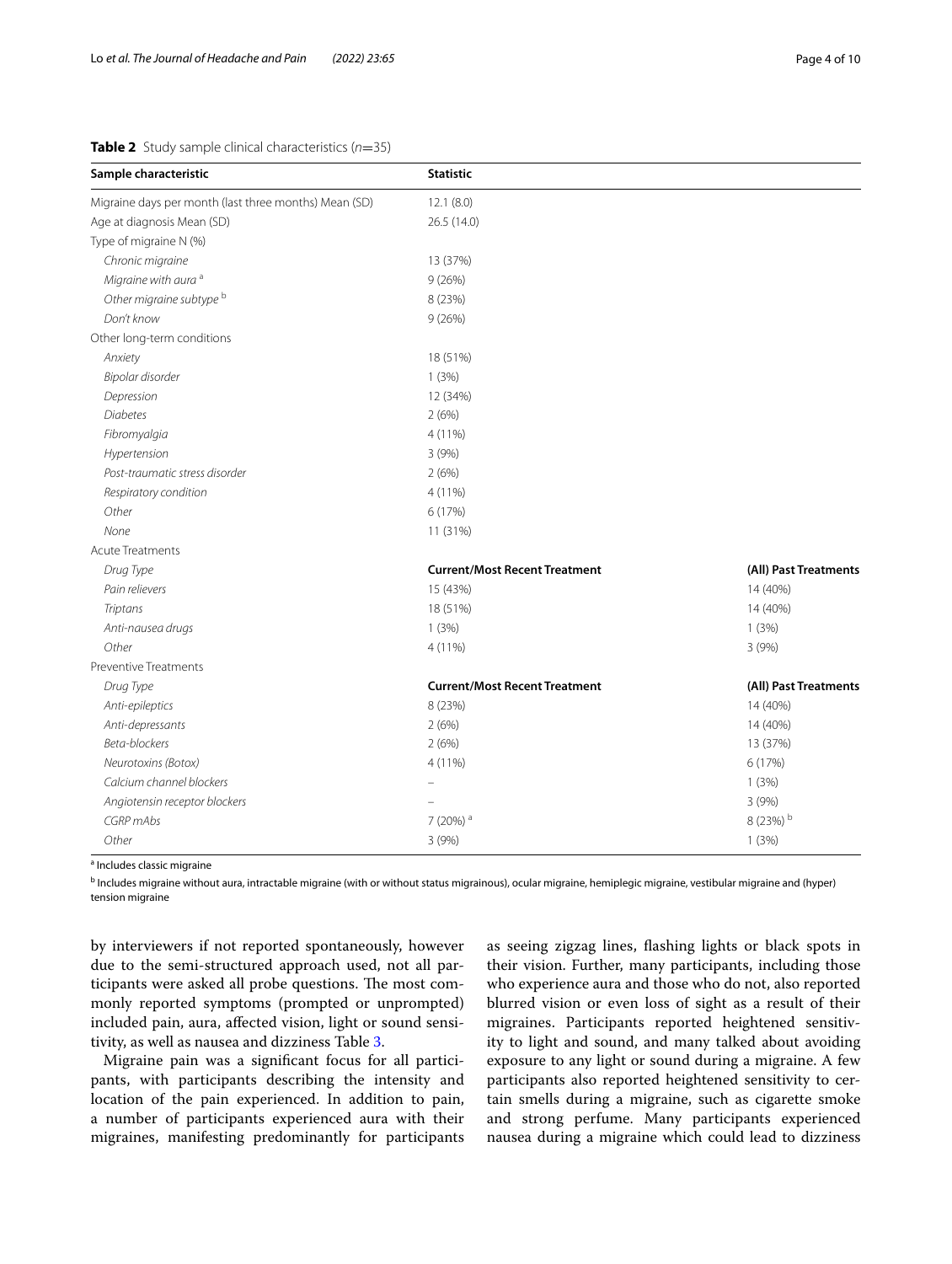<span id="page-4-0"></span>

| <b>Table 3</b> Symptoms experienced during a migraine ( $n=35$ ) |  |
|------------------------------------------------------------------|--|
|------------------------------------------------------------------|--|

| <b>Symptom Type</b>              | <b>Number of patients self-</b><br>reporting symptom (prompted or<br>unprompted) <sup>a</sup> |
|----------------------------------|-----------------------------------------------------------------------------------------------|
| Pain                             | 35                                                                                            |
| Light/sound sensitivity          | 33                                                                                            |
| Nausea                           | 26                                                                                            |
| Other symptom type <sup>b</sup>  | 20                                                                                            |
| Blurred/affected vision          | 17                                                                                            |
| Aura                             | 10                                                                                            |
| Cognition problems               | 10                                                                                            |
| <b>Dizziness</b>                 | 10                                                                                            |
| <b>Tiredness</b>                 | 10                                                                                            |
| Stiff neck                       | 7                                                                                             |
| Lack of awareness/disorientation | 4                                                                                             |
| Smell sensitivity                | 4                                                                                             |
| Feeling numb                     | 3                                                                                             |
| Slurred speech/trouble speaking  | 3                                                                                             |

<sup>a</sup> All self-reported symptoms; participants were able to report multiple related or unrelated symptoms

<sup>b</sup> Such as vertigo, head pressure, heavy head, feeling too hot or too cold, body distortion, spasms, and increased heart rate

and vomiting. A few participants also described cognitive issues or brain fog, feelings of tiredness or numbness, slurred speech or trouble speaking, frequent bowel movements, disorientation as well as a stif neck and heavy head.

Many participants reported experiencing symptoms immediately following a migraine, (referred to as postdrome symptoms). These included tiredness and fatigue or feeling hungover with a level of brain fog. Beyond fatigue and feeling hungover, participants described lingering and residual symptoms of their migraine attacks that remain after the migraine has gone away. This included sensitivity to light, nausea, or a slight headache, typically occurring the day after a migraine.

#### *Interictal burden*

Participants discussed the interictal burden of migraine, specifcally the ways migraine has afected their behaviour, career, daily activities and social functioning, and the psychological burden of migraine between attacks.

*Behaviour and lifestyle changes* Many participants discussed changes they had made to their daily routines due to migraines, including eating regular meals and adjustments to their sleep schedule. All participants avoided certain migraine triggers such as specifc foods and drinks as well as sensory stimuli. These included flashing lights, fuorescent lights and looking at a computer screen for long periods of time as well as sound and smell sensitivity such as loud music and strong perfume. Some stated they always carried acute medication in anticipation of another migraine attack.

Participants also described lifestyle changes that they had made. This included the avoidance of stress and changes to physical activity. Some participants reported increased exercise levels in eforts to reduce migraines whilst others avoided physical exertion and gave up certain sports. Some participants were concerned their lack of movement as a result of migraines had afected their general physical health. The prolonged sedentary approach to managing their migraine symptoms had led to an unhealthier lifestyle where they gained weight or lost a level of ftness they had previously achieved, as explained by one participant:

*"I guess in terms of my physical health, my sort of ftness, it's impacted on that. Um, in that I feel that I've put on weight and I'm not as ft as I used to be…Um I think sometimes because I overeat because of feeling so low about the migraines and sometimes eating does give temporary relief…[me] not being able to exercise as much as I would like to." – P019, chronic migraine, female, age 45, UK*

*Changes to work and daily activities* The impact on work or education was one of the most common and signifcant issues reported by participants. Many people described how work or school was often afected on a day-to-day basis. Some participants believed that the burden of their migraines meant they lost out on promotion opportunities in their career. Some people had to stop working altogether because their migraines were becoming too invasive and debilitating. Migraines also disrupted daily routines and activities and work around the house. Participants described how activities requiring concentration were particularly afected.

Many people described how they had made changes to their work due to their migraines. Changes included reducing hours at work, quitting work, planning work or study around migraine attacks, and avoiding overtime. People described efforts to avoid stress related to work. Others had made adjustments to the work environment, such as specialist equipment and sitting somewhere in the office with less light stimuli or wearing sunglasses. Furthermore, two participants did not work because they did not feel reliable enough and one had been asked to leave her business because of her migraines.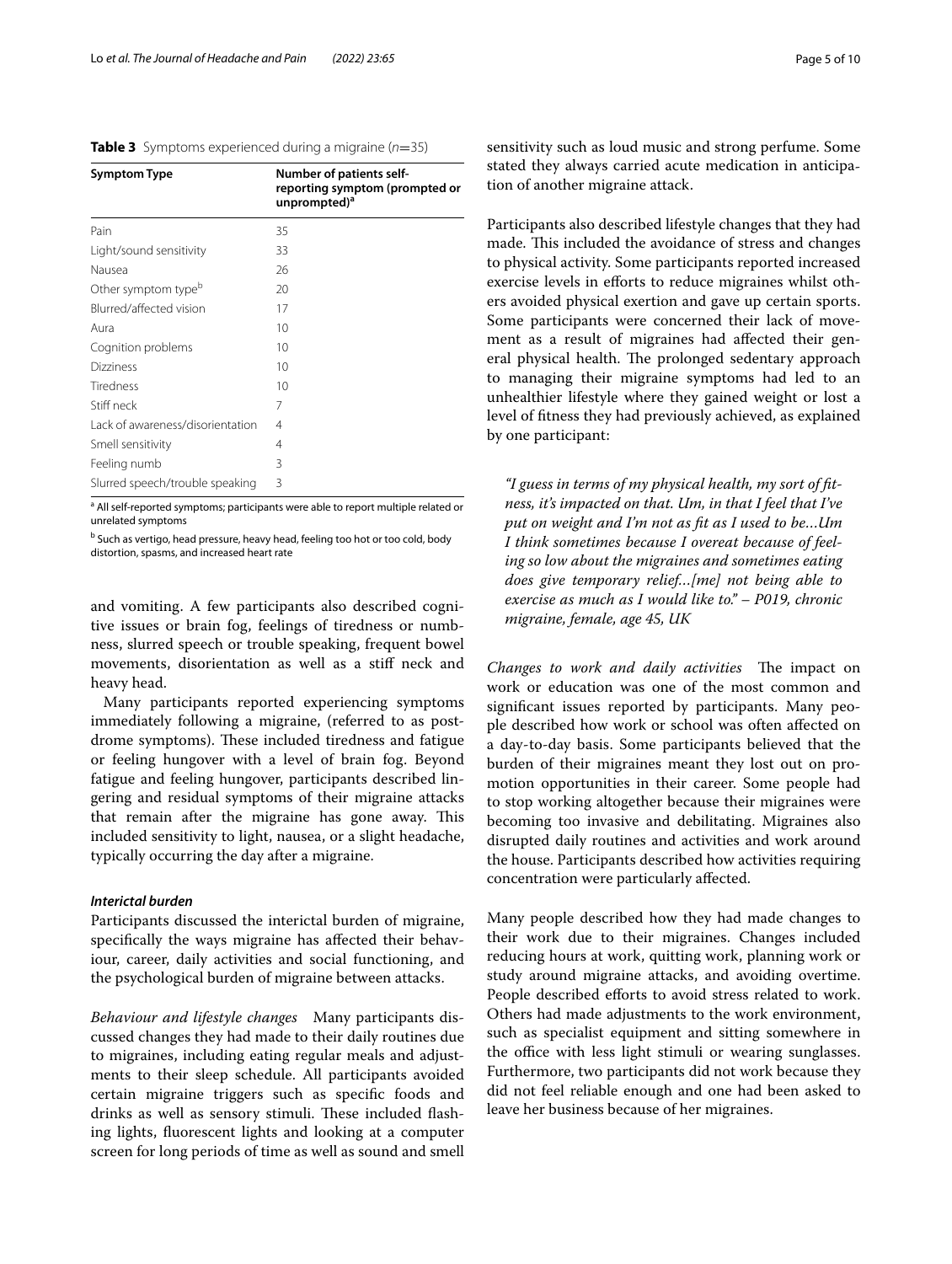*"I had a successful art business, um, fve years' ago. So that's gone be-because I can't work on it. I used to run a gallery with three other artists, the four of us used to run it as a cooperative. They asked me to leave because of the migraine" – P016, migraine with aura, female, age 39, UK*

*Psychological impact and burden* All participants reported an emotional impact from their migraines, including irritation or anger, anxiety or worry, as well as feelings of vulnerability. Many also raised feelings of sadness and depression because of their migraines, where they felt hopeless about their condition and the prospect of having to endure migraines for the rest of their lives. Many also reported feelings of loneliness and isolation. Participants described how they would routinely be alone at home instead of spending time with loved ones. While many participants shared feelings of isolation, a small minority also discussed how it had led to suicidal ideation.

Many of the participants said that when not experiencing a migraine, they worried or were anxious about when their next migraine attack would be. Several experienced a constant underlying anxiety or felt constantly "on edge" [P006]. For many, this worry stems from whether their next migraine will impact upcoming work, plans or activities, and any guilt associated with cancelling plans. In one participant's words:

*"My closest friends will make plans with me and then you know, they'll insist "If you don't- if you have a headache, don't worry, you don't need to come" but then I still feel guilty, I feel like I'm very unreliable. And you know, often times I just won't make any plans because I don't know if I'm gonna be able to do it" – P032, migraine type unknown, female, age 57, Canada*

A few participants also mentioned a negative impact on their confdence and self-esteem, and feelings of lack of control or uncertainty. Other emotional impacts reported when not experiencing a migraine included hopelessness, fear and frustration. One participant described how migraines impacted their confdence:

*"It does knock your confdence because you think, 'Oh well they probably think I'm just using it as an excuse,' or like I'm not working as hard today because I've got this, and they're thinking, 'Oh you're just being lazy'" – P013, migraine with aura, female, age 28, UK*

Despite many reporting negative impacts on their emotional wellbeing, they also felt they were happy when they didn't have a migraine. One participant describes the absence of a migraine on their mood as follows:

*"My mood improves on the days when I haven't got a migraine. I think you know, there's always a bit of anxiety there, …but in myself, I do feel much happier yeah" – P028, chronic migraine, female, age 57, UK*

Participants discussed what their life is like in comparison to people who don't experience migraines. Many of the participants said that their daily activities difered vastly, such as how they spend their days before, during and after migraines, planning daily and future activities and productivity. In one participant's own words:

"They are able to do, live their best life. Do things, *anything that they want to and I'm basically not able to do that because when I'm dealing with those migraines, it's like it's time for you to sit down or lay down and be quiet" – P008, chronic migraine, male, age 40, male, US*

*Social functioning* Participants reported that their migraines could impact or strain their relationships. Many participants discussed how they had cancelled or postponed plans to see their family and friends as a result of migraines whilst others stopped making any social arrangements due to the uncertainty of their condition. Some participants reported being moody or rude to their loved ones during a migraine, which they felt had damaged their relationships. Others described feeling like a physical and fnancial burden due to the impacts of their condition. A large number of participants discussed people in their lives, including friends and family, who did not have an awareness or accurate understanding of the severity of migraines, and how this would particularly afect relationships.

Although migraines could negatively impact participants' relationships, many reported that they received support from friends and family. This included both practical support, such as help with household chores, as well as emotional support, for example understanding the impacts of migraines on the individual.

Many said that they were unable to plan or commit to activities including days out, social events or holidays because they expected a migraine to happen. One participant described always having to be prepared for their next migraine: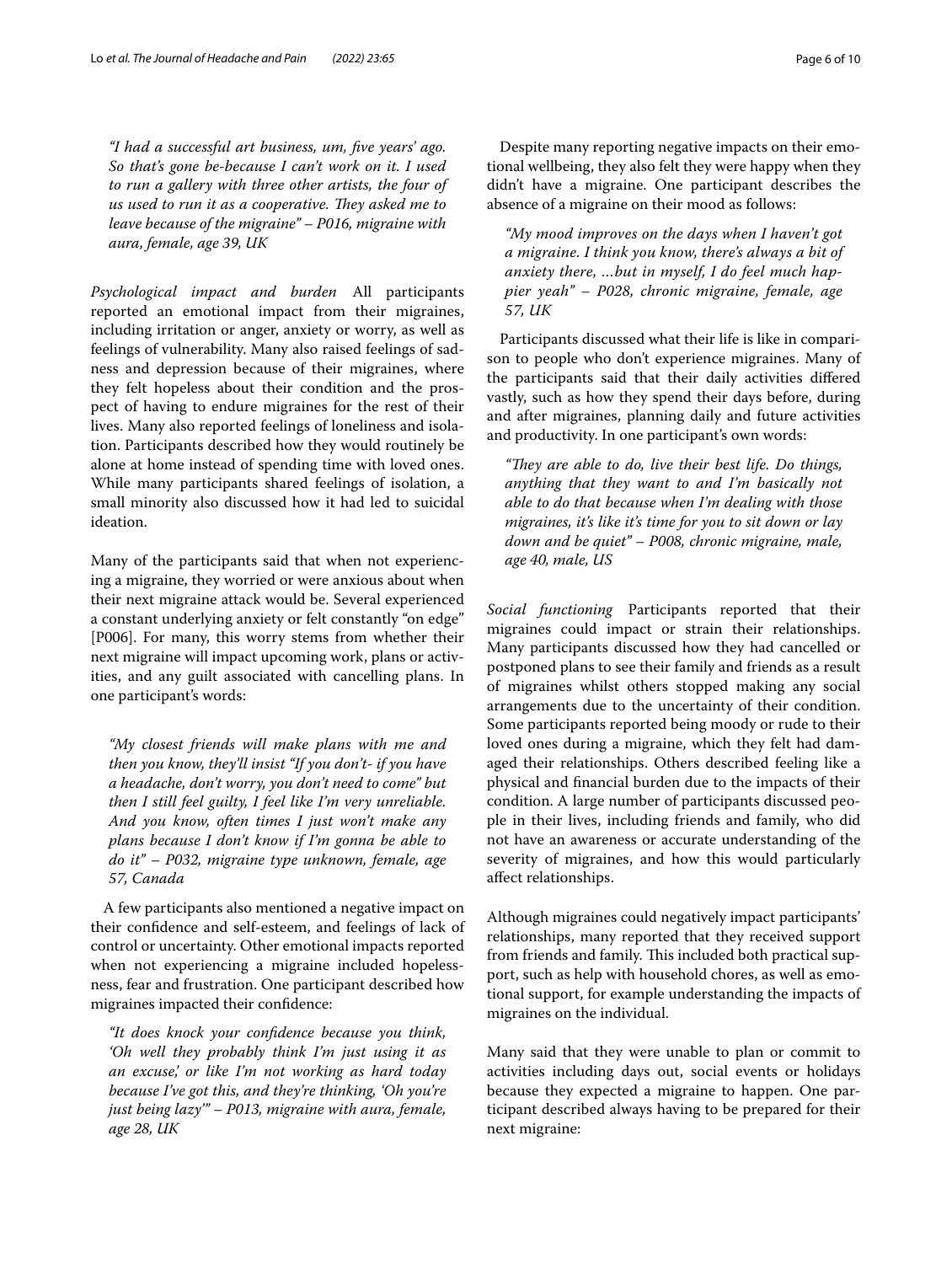*"It's always there, like the little demon that's always ready to jump out and attack you, like I always have to like be ready for it, you know?" - P001, chronic migraine, female, age 41, US*

Some also stated similar changes to their social life including avoiding seeing friends and family, avoiding going out with friends when others would be drinking alcohol, avoiding any events that would lead to staying out late, leaving social gatherings early, and avoiding places such as nightclubs or cinemas.

#### *Treatment experiences and preferences*

*Experience with acute migraine medication* Many participants reported that their acute medication for treating migraine symptoms was less efective than they hoped or expected. For some it did not reduce the severity of symptoms experienced at all or as much as they would like it to. Some participants reported that their acute medication reduced the severity of their symptoms to a manageable level, allowing them to continue with their daily activities. Others reported that their acute medication could reduce the duration of a migraine or prevent a headache from progressing into a migraine if taken when symptoms were frst experienced. However, many participants described how these treatment benefts could be inconsistent. Only a few reported that their acute medication relieved their migraines completely. Others only got temporary (one to three hours) symptom relief. Some people thought treatment was slow to work and wanted instant relief, whereas others were happy if it worked within two hours. This comment was typical:

## *"I would still have a migraine but it's more tolerable." – P023, migraine type unknown, female, age 27, US*

Many diferent side efects were reported, with tiredness or drowsiness the most commonly reported side efect. Other problems attributed to treatment included nausea, gastrointestinal issues, low mood and brain fog. Some people reported that they had changed treatments in the past because of side efects. However, for some people their acute medication also had benefts beyond symptom relief. Having reliable acute medication reduced people's anxiety about migraines and for some it also meant that they were able to continue working even if they got a migraine.

*Experience with preventive migraine medication* Among participants who took preventive medication, many reported that the frequency of their migraines had decreased. For one participant, the fact that they now had days without headaches was a "game-changer" [P001]. Since initiating preventive treatment some participants experienced shorter duration or less severe migraines. A few stated they used acute medication less due to the efficacy of their preventive medication. Others expressed disappointment with still experiencing breakthrough migraines despite using preventive medication. For side efects, participants reported tiredness or drowsiness, nausea, gastrointestinal issues, weight gain and brain fog.

Some participants reported that their daily activity levels were better since taking preventive treatment. For one participant it "gave me my life back" [P014]. A few participants reported better emotional well-being and less worry as it had reduced their migraines or felt more normal. However, some had stopped taking preventive medication due to the impact of side efects on their work and daily life.

A sub-group of 12 twelve patients had used CGRP mAb treatments to prevent migraine. Most felt that the treatment had led to a large reduction in the number of migraines they experienced. One participant now had "crystal clear days" with no form of headache and described their treatment as a miracle drug [P015]. Another participant described their treatment as:

*"…really good in reducing my daily levels of pain, my headache. I was having a lot of severe pain when I started it. I got down to only a few severe pain days a month, and it reduced my migraines from around 16 a month down to about the 6 to 8." – P016, migraine with aura, female, age 39, UK*

Others reported less beneft – but most agreed that the severity of migraines was reduced. Adverse events reported from CGRP mAb treatments included injection site reactions, insomnia, weight gain, brain fog, muscle or joint pain and gastrointestinal issues; and some had stopped treatment due to the adverse events. Some participants reported that CGRP mAb treatments improved their daily activities and work, with treatment making things more manageable, and meant they were not missing out on social plans and were able to exercise more.

*Wearing of efects of injectable preventive medication* Among participants with experience of injectable preventive medication (CGRP mAbs or Botox), the consistency of treatment efectiveness between treatment doses varied. Most who had taken a CGRP mAb treatment had not noticed the efect wearing of within the treatment cycle, but a few had previously noticed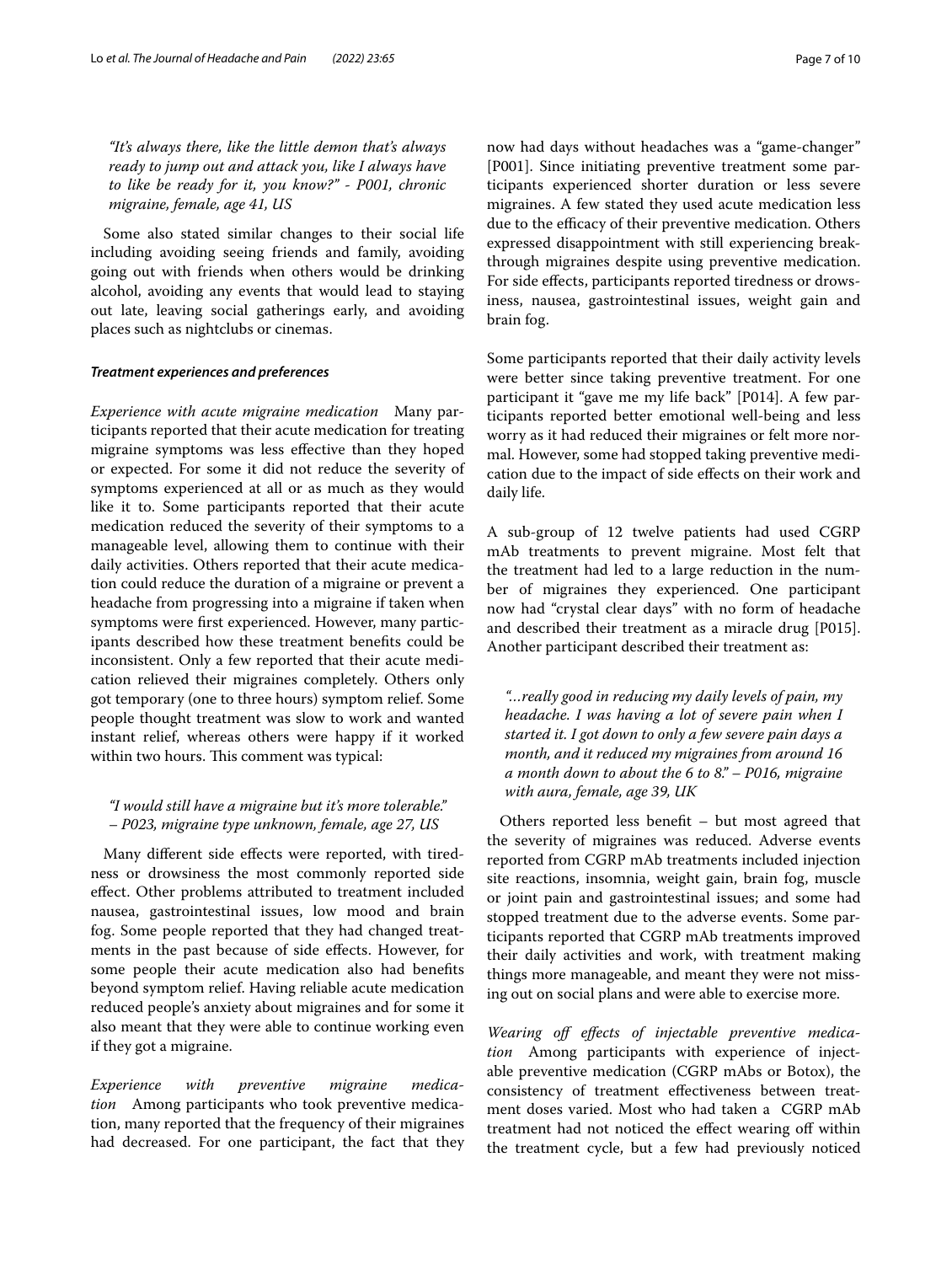the efect waning between injections until their dose was increased and a few reported that the efect only lasted one or two weeks after each dose. One participant discussed the reduced severity of migraines wearing off towards the end of the treatment cycle, when their migraines were "horrible" [P018]. Another participant described the need to increase the dose to avoid wearing of efects:

*"Um, and I also suspect that, um, my body had started to identify the [….] in my system, because when I frst started it right back to the beginning it would sort of wear of about a week before I was due an injection, and then after I'd gone up to the higher dose it stopped doing that and it was lasting the entire four weeks." – P016, female, age 39, UK*

Similarly, some participants with experience of Botox treatment also found that the benefts wore of towards the end of the treatment cycle.

## **Discussion**

Participants in this study described a range of migraine symptoms and diferent experiences with migraine frequency, duration, and severity, consistent with previous research [\[16](#page-9-5), [18,](#page-9-9) [19\]](#page-9-7). While the experience of migraine attacks varied between participants, there were common themes with respect to the HRQL domains impacted by migraines. Participants discussed the signifcant impact their migraines had on their daily life and activities, work/career, relationships/family, social life and hobbies, sleep, as well as its emotional impact.

Previous research has demonstrated that individuals with migraine experience interictal burden [\[23](#page-9-11), [25](#page-9-13)]; however, to our knowledge this is the frst study to qualitatively explore the nature and impact of the interictal burden. The results showed that this burden includes feelings of being unable to plan, feeling unreliable (in terms of planned activities and seeing people), needing adaptations to daily routines, lifestyle changes, reducing or stopping work, avoiding social or family activities and feeling anxious about the next migraine attack. These findings highlight the burden of migraines for people not only in terms of the impact experienced during a migraine episode but also the overall burden experienced between episodes. The study describes the patient experience between migraines and the consequences for peoples' relationships, activities and work, and emotional wellbeing. It is clear that the impact of migraines on patients is not restricted to the episodes themselves, and comparative efectiveness research should consider hangover efects of migraines (on usual activities, symptoms and HRQL) as well as other interictal phenomena such as the anxiety reported in this study.

The results from the interviews also highlighted the huge variability between patients in terms of their experience of migraines, the impact on their life and their perceptions regarding the efectiveness of treatments. Some patients reported experiencing episodes almost every day and any reduction in that was considered very benefcial. As the frequency of migraines was reduced with therapy, people reported valuing the time between episodes more. Participants knew that they would still experience migraines, but symptom-free days were highly valued. Other participants described how preventive therapies reduced the severity or duration of migraines which made the experience more manageable. Except for a few cases, there was still a large unmet need in this patient group in terms of preventing migraines and treating them when they did occur. Some evidence also emerged that the efectiveness of preventive treatments may reduce over time. More evidence is needed to formally assess this [[11](#page-9-2)], but it also highlights that there is a level of unmet need in this patient group, as discussed in previous literature [\[30](#page-9-18), [31\]](#page-9-19).

Some limitations in this research should be considered. In line with most qualitative research, this study recruited a relatively small sample of people, and those with a higher disease burden and experience of CGRP mAb treatments were purposively oversampled to enable the study to explore the widest possible range of migraine patient experiences. The intention here is not to determine the proportion of people with each migraine symptom or diferent views on aspects of migraine care. Instead, the aim is to try to describe the range of experience associated with migraines and interictal burden. Concept saturation was assessed to describe the extent to which the data captured the range of experience. The benefit of this approach is the richness of the data which illustrates and describes how migraines afect people. Using this approach on this sample of participants we reached saturation on the main concepts of interest. One limitation of this approach, however, is that it does not lend itself to a rigorous exploration of diferences by migraine type or in terms of other sub-groups (e.g., by study country/ healthcare system) that may have contributed to the heterogeneity in patient experiences observed in this study. These differences would be better quantified in future quantitative research. There are other limitations that are relevant here too. The study was carried out during the COVID-19 pandemic, and all interviews were conducted using video conferencing software. It is possible that the use of video software impeded communication between the interviewer and participant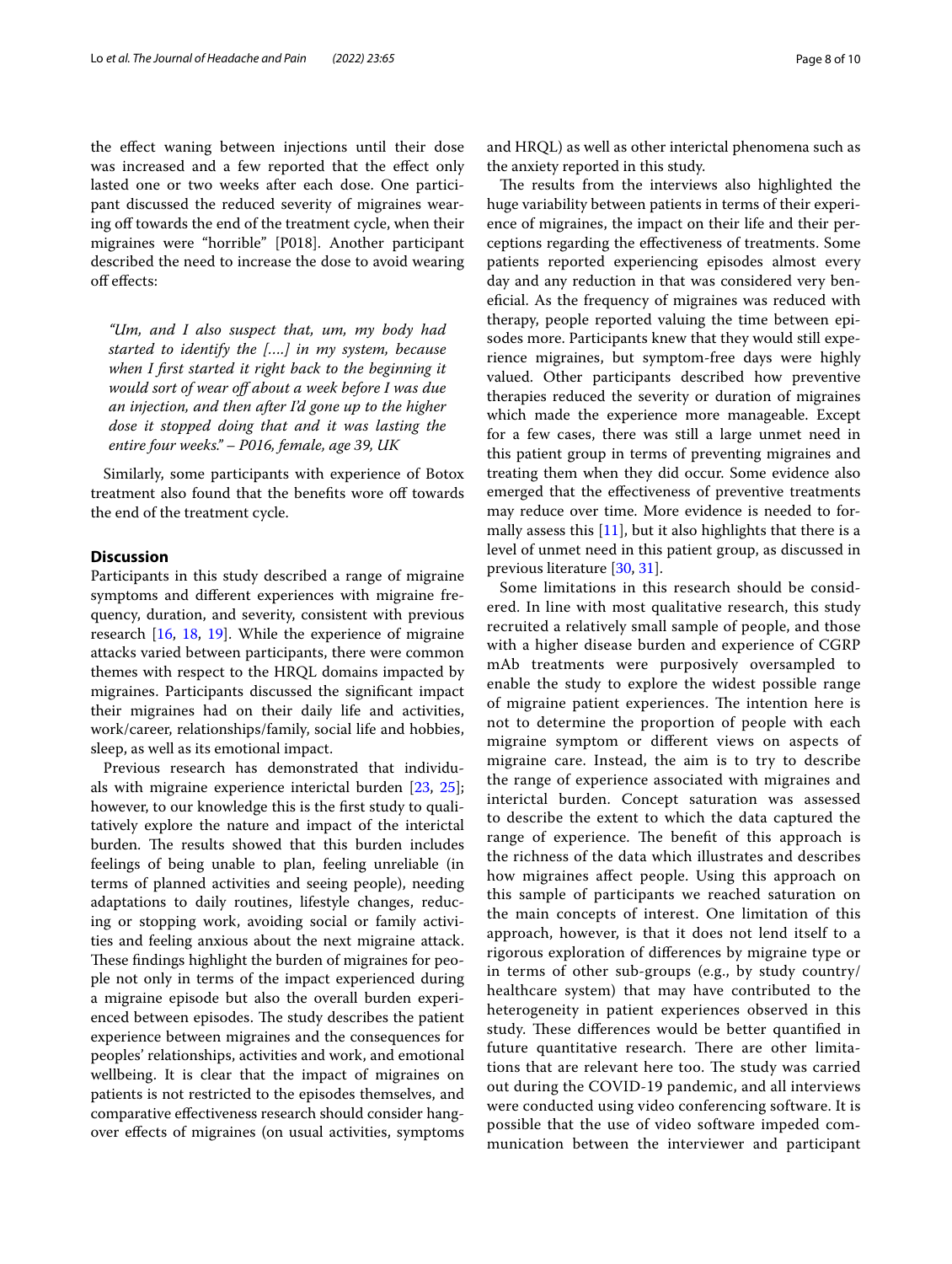and afected people's ability and willingness to participate. Face to face interviews were impossible at this time and so video interviews were considered the best option [[32,](#page-9-20) [33](#page-9-21)]. As only English-speaking people in the US, Canada and the UK were included in the study, our results may not be consistent with the experience of patients in other populations. In addition, our sample had a high proportion of women (91%), which is slightly more than we would anticipate based on epidemiological data [[34\]](#page-9-22). A diferent sample of people may produce diferent data, but we believe that the major themes would be consistent. The sample also consisted of participants who had self-reported a migraine diagnosis received from a medical doctor, and as such their diagnosis was not independently verifed.

## **Conclusions**

This study explored the manifold aspects of the migraine interictal burden. Patients described serious impacts on their HRQL, work and relationships between migraine episodes, adding to their overall burden of disease. These findings highlight that, despite many treatment options, there is substantial unmet need for efective treatments, which not only eliminate or reduce the HRQL impacts experienced during a migraine episode but also mitigate the overall burden experienced my migraine patients.

#### **Abbreviations**

CGRP: Calcitonin gene-related peptide; HRQL: Health-related quality of life; mAb: monoclonal antibody.

## **Supplementary Information**

The online version contains supplementary material available at [https://doi.](https://doi.org/10.1186/s10194-022-01429-5) [org/10.1186/s10194-022-01429-5](https://doi.org/10.1186/s10194-022-01429-5).

<span id="page-8-5"></span>**Additional fle 1:** Screening questionnaire. The screening questionnaire determined an individual's eligibility to take part in the study based on the inclusion and exclusion criteria.

<span id="page-8-6"></span>**Additional fle 2:** Interview guide. The interview guide was used by experienced qualitative interviewers to lead the discussion and included predominately open-ended questions with prompts to elicit further details not spontaneously covered in the patient response.

<span id="page-8-7"></span>**Additional fle 3:** Saturation tables. The saturation tables document the individuals that identify a certain concept or category.

#### **Acknowledgments**

The authors would like to thank Louise-Ann Leyland, Keegan Shephard and Daniel Aggio for their support with the interviews. The authors would also like to thank the participants who gave up their time to participate in the study.

#### **Authors' contributions**

SHL, KG, TS, LP, KJ, LTH, LH, GL and AJL contributed to the conception and design of the study. The interviews were conducted by SHL, KG, LTH and LP. SHL, KG, and EW performed the analysis and interpretation of the data. AJL, LTH, EW and KG drafted the manuscript and all authors revised it for intellectual content. All authors read and approved the completed manuscript.

#### **Funding**

This study was funded by Biohaven Pharmaceuticals Inc.

#### **Availability of data and materials**

The datasets used and/or analysed during the current study are available from the corresponding author on reasonable request.

#### **Declarations**

## **Ethics approval and consent to participate**

This study was reviewed and approved by the WIRB-Copernicus Group Independent Review Board (tracking number: 20211304). All participants provided written informed consent prior to the interviews and verbally re-confrmed consent at the start of the interviews.

#### **Consent for publication**

Not applicable.

#### **Competing interests**

GL, LH, and VC are employed by and own stock/stock options in Biohaven Pharmaceuticals Inc. SHL, KG, LTH, and EW are employees of Acaster Lloyd Consulting Ltd. AJL is an employee and shareholder of Acaster Lloyd Consulting Ltd. Acaster Lloyd Consulting Ltd were commissioned by Biohaven Pharmaceuticals Inc to conduct the study. TS is an employee of StudyMetrix Research LLC and has received consulting fees from Biohaven Pharmaceuticals Inc in the conduct of this study. LP and KJ are employees of Broadstreet HEOR, which received payment by Biohaven Pharmaceuticals Inc in the conduct of this study.

#### **Author details**

<sup>1</sup> Acaster Lloyd Consulting Ltd, 8th Floor, Lacon House, 84 Theobalds Road, London WC1X 8NL, UK.<sup>2</sup> StudyMetrix Research LLC, 3862 Mexico Road, St. Peters, Missouri 63303, USA. <sup>3</sup> Broadstreet HEOR, 201 - 343 Railway Street, Vancouver, British Columbia V6A 1A4, Canada. <sup>4</sup> Biohaven Pharmaceuticals Inc, 215 Church Street, New Haven, Connecticut 06510, USA.

Received: 25 March 2022 Accepted: 27 April 2022

#### **References**

- <span id="page-8-0"></span>1. Ashina M, Katsarava Z, Do TP, Buse DC, Pozo-Rosich P, Özge A, Krymchantowski AV, Lebedava ER, Ravishankar K, Yu S, Sacco S, Ashina S, Younis S, Steiner TJ, Lipton RB (2021) Migraine: epidemiology and systems of care. Lancet 397:1485–1495
- 2. Goadsby PJ, Holland PR, Martins-Oliveira M, Hofmann J, Schankin C, Akerman S (2017) Pathophysiology of Migraine: A Disorder of Sensory Processing. Physiol Rev 97:553–622
- <span id="page-8-1"></span>3. GBD 2016 Headache Collaborators (2018) Global, regional, and national burden of migraine and tension-type headache, 1990–2016: a systematic analysis for the Global Burden of Disease Study 2016. Lancet Neurology 17:954–976
- <span id="page-8-2"></span>4. Shrewsbury SB, Ailani J, Ray S, Aurora SK, Hoekman J (2020) Impact and burden of episodic, acute migraine: A patient experience study. Headache. Conference: 62nd Annual Scientifc Meeting American Headache Society 60 (Supplement 1):71.
- <span id="page-8-3"></span>5. Blumenfeld AM, Bloudek LM, Becker WJ, Buse DC, Varon SF, Maglinte GA, Wilcox TK, Kawata AK, Lipton RB (2013) Patterns of Use and Reasons for Discontinuation of Prophylactic Medications for Episodic Migraine and Chronic Migraine: Results From the Second International Burden of Migraine Study (IBMS-II). Headache: The Journal of Head and Face. Pain 53:644–655
- <span id="page-8-4"></span>6. Lundbeck Seattle (2020) Vyepti (eptinezumab-jjmr) [package insert].
- 7. Amgen Inc. & Novartis AG (2018) Aimovig (erenumab-aooe) [package insert].